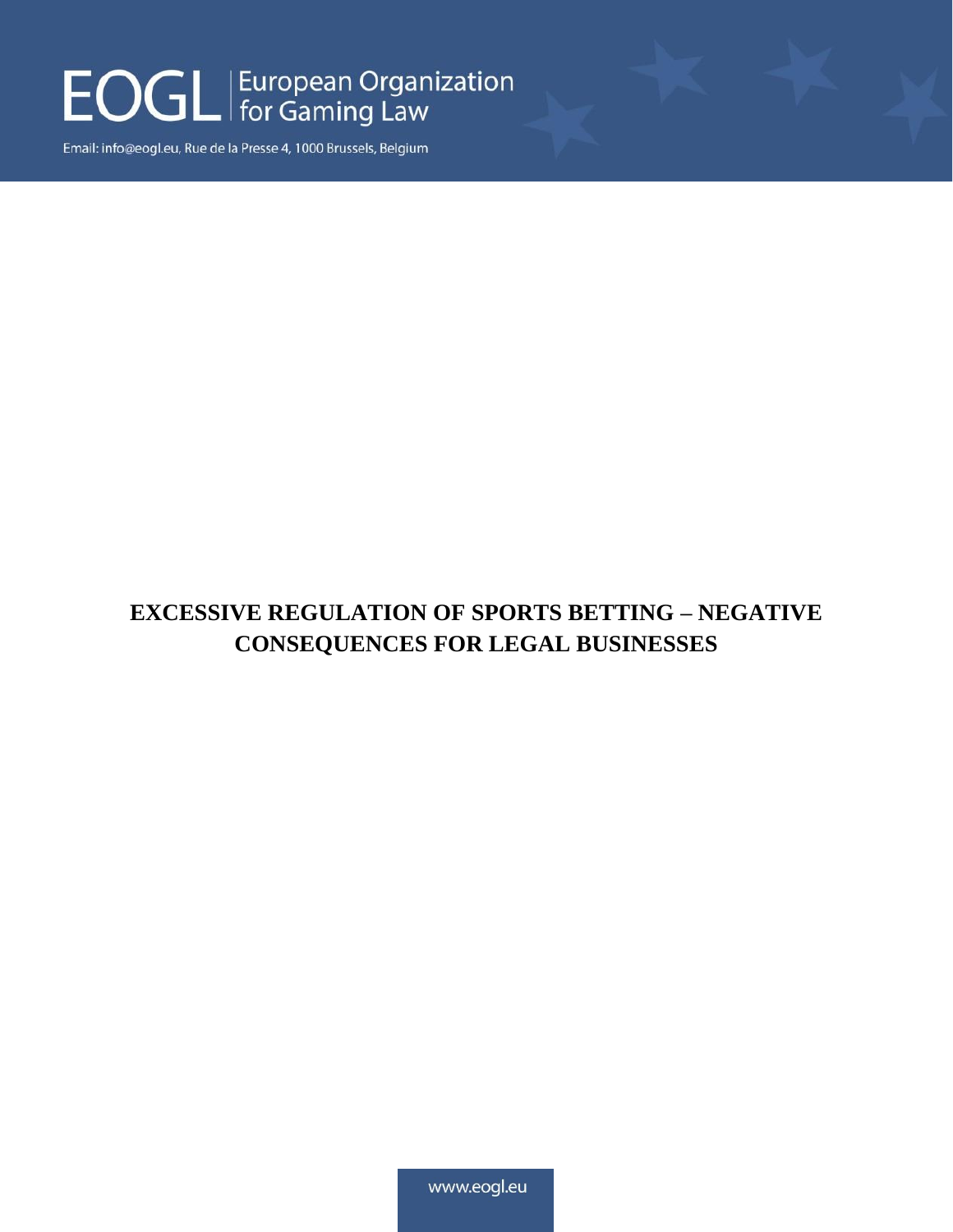# EOGL | European Organization

Email: info@eogl.eu, Rue de la Presse 4, 1000 Brussels, Belgium

Overregulation of sports betting business has become reality. Of 52 European states, only in 2019, fifteen of them were actively examining the change in regulations, mainly concerning advertising of gambling and changes in taxation<sup>1</sup>. The year 2019 in Europe's gambling industry was marked by continued negative perceptions of the industry, followed by the beginning of regulatory reforms that are deservedly anticipated to achieve the opposite effect to that intended – instead of making gambling safer and more transparent, the risks of over-regulation and red tape may significantly jeopardize overall integrity and safety of the market.

In recent years, the industry news is dominated by the information on new fines, advertising bans or licence suspensions. This is the result of an increasing pressure and tensions between the industry and the regulators. Regulators, faced by the pressure from both the parliamentary groups and consumer rights associations, design rules without consulting the business stakeholders. This is how red tape and highly bureaucratized framework for sports betting business is created, with rules that are irrational and complicated. The industry, in turn, faces increasingly negative media pressure and public perception, which generates vicious circle of reforms resulting in completely opposite public policy effect to that intended.

Although the nature of sports betting business does bear inherent risks for underage and vulnerable social groups, in the last few years the industry is clearly in a risk of being the subject of regulation for the sake of regulation. And, as the examples of other businesses show, that is never a good thing.

#### *Recent warnings from the UK – excessive regulation does not help eliminating black market, on the contrary*

One of the markets with most acute problems of gambling overregulation is surely the UK one. In average, the UK-licenced companies annually pay 20 million euros in fines, which may be one of the factors contributing in a 5% decrease in number of licenced operators in this jurisdiction<sup>2</sup>.

Source: [https://gamblingcompliance.com/premium-content/research\\_report/interactive-map-online-gambling](https://gamblingcompliance.com/premium-content/research_report/interactive-map-online-gambling-regulatory-horizon-europe)[regulatory-horizon-europe](https://gamblingcompliance.com/premium-content/research_report/interactive-map-online-gambling-regulatory-horizon-europe)

<sup>2</sup> Source[: https://www.gamblingcommission.gov.uk/news-action-and-statistics/Statistics-and](https://www.gamblingcommission.gov.uk/news-action-and-statistics/Statistics-and-research/Statistics/Industry-statistics.aspx)[research/Statistics/Industry-statistics.aspx](https://www.gamblingcommission.gov.uk/news-action-and-statistics/Statistics-and-research/Statistics/Industry-statistics.aspx)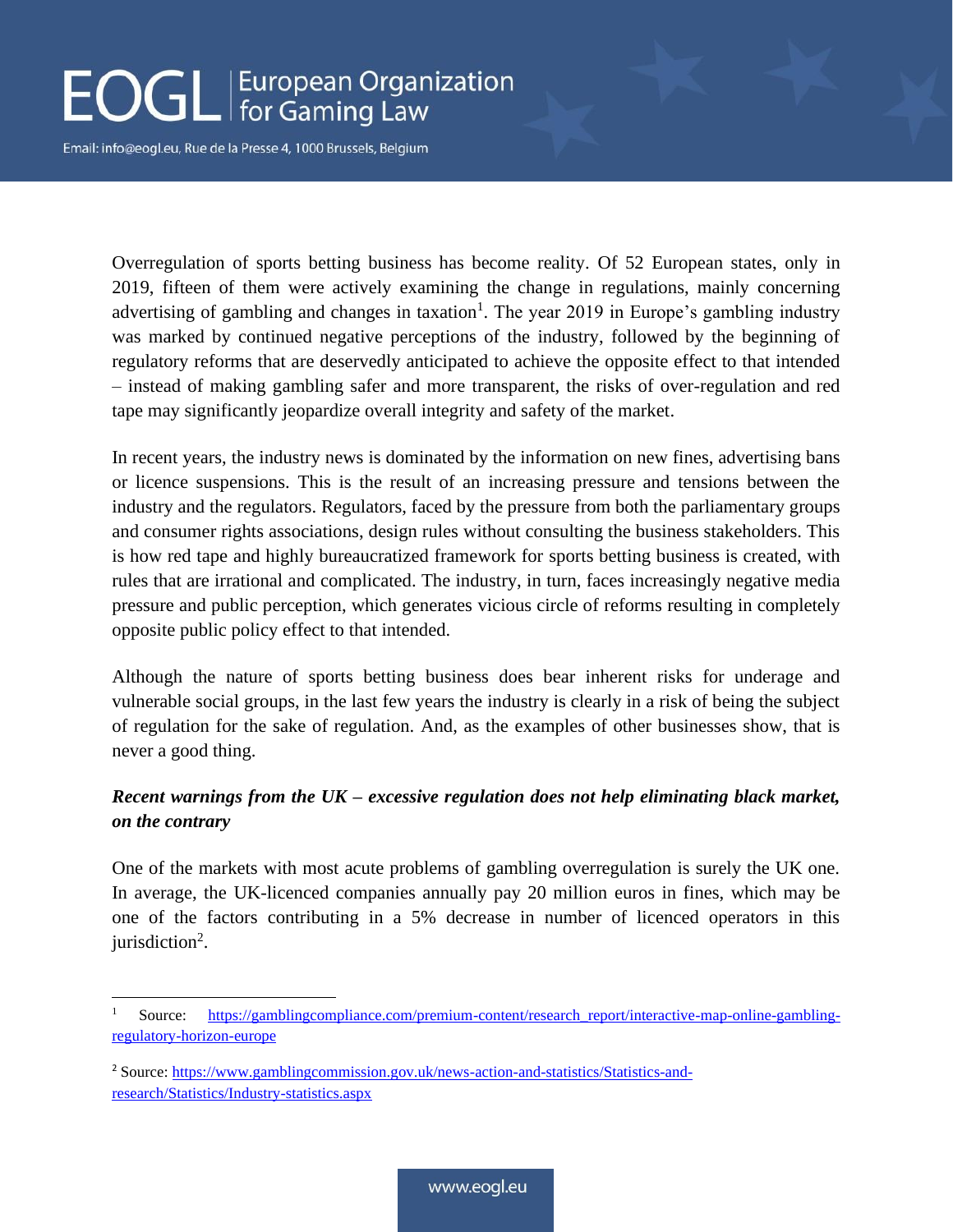# **EOGL** European Organization

Email: info@eogl.eu, Rue de la Presse 4, 1000 Brussels, Belgium

In light of this trend, the accountancy firm PwC has compiled a report on the implications of excessive regulation for the channeling of customers (players) into legal and regulated sports betting offer. **The report's main conclusion is that the excessive regulation of sports betting, especially of the online segment, poses great risks of pushing the players towards the unregulated 'black' market** <sup>3</sup> **.**

To support with the concrete evidence, the report estimated that the size of the active online gambling black market in the UK was worth  $E1.67$  billion or 1.2% of complete market turnover, which is a substantial number to consider.

The economic theory also supports<sup>4</sup> that sports betting players are very sensitive to change in odds or "price" and if they can't get the bets they want, have to prove source of funds or they just can't play the products they want, they are more than ready to go to a non-licenced, offshore operator. As the PwC research supported, 2.2% of total bettors in UK have wagered money betting at an unlicensed operator's website in 12 months preceding to the PwC research (October 2019).

#### *Over-regulation trends: lessons learnt from Europe and consequences for sports betting business*

Lessons from elsewhere in Europe also show the importance of a complex balance between solid regulation and avoiding friction points with players and the risks of them moving to unprotected business environments.

As a general rule, the main critical points of over-regulation of sports betting in Europe are found in:

<sup>3</sup> [https://www.racingpost.com/news/latest/black-market-could-lure-customers-in-wake-of-gambling-regulations](https://www.racingpost.com/news/latest/black-market-could-lure-customers-in-wake-of-gambling-regulations-report-claims/406497)[report-claims/406497](https://www.racingpost.com/news/latest/black-market-could-lure-customers-in-wake-of-gambling-regulations-report-claims/406497)

<sup>4</sup> Research conducted by UK Customs and Revenue service, in charge for raising taxes from sports betting, at: [https://assets.publishing.service.gov.uk/government/uploads/system/uploads/attachment\\_data/file/322845/report313.](https://assets.publishing.service.gov.uk/government/uploads/system/uploads/attachment_data/file/322845/report313.pdf) [pdf](https://assets.publishing.service.gov.uk/government/uploads/system/uploads/attachment_data/file/322845/report313.pdf)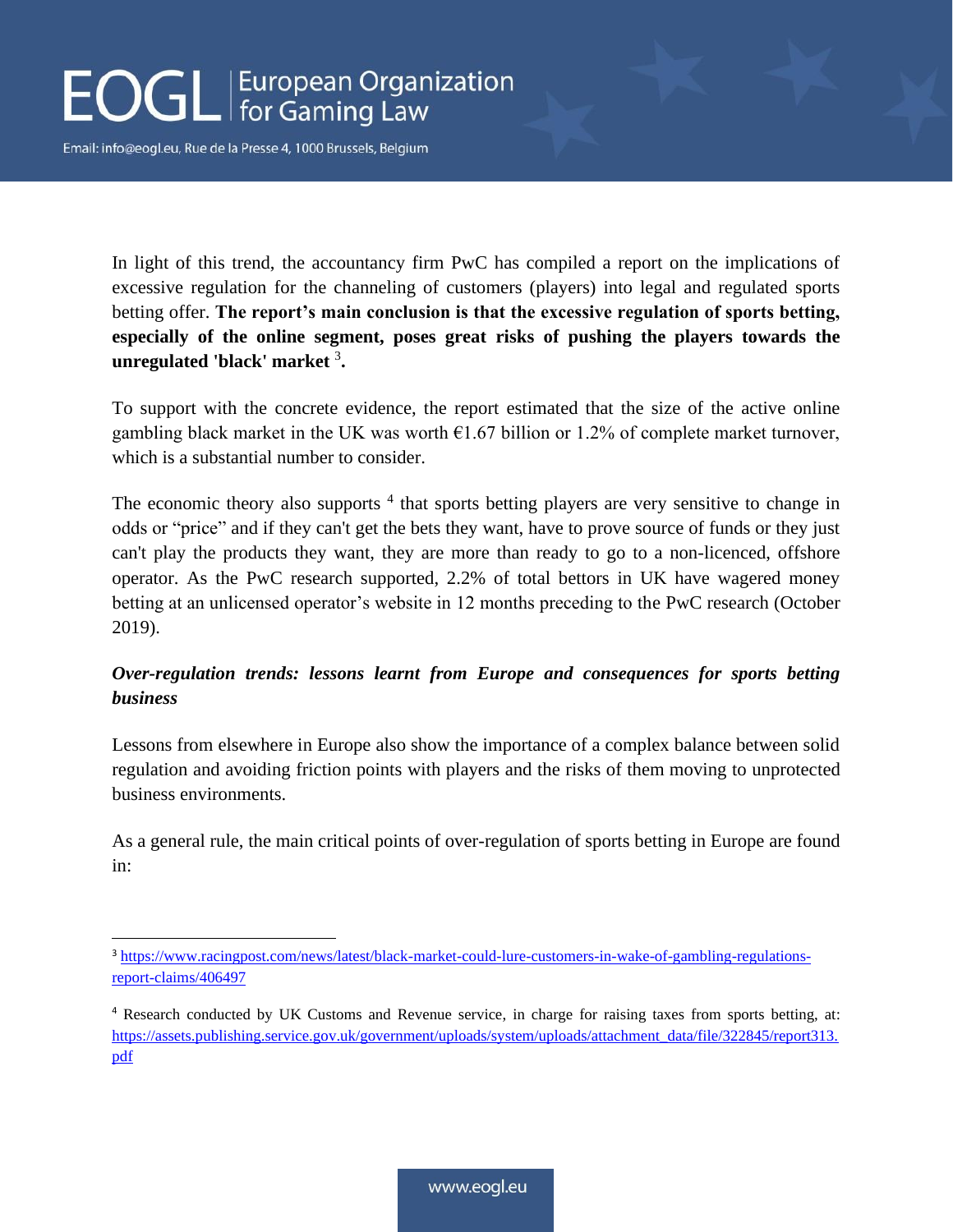# **EOGL** European Organization

Email: info@eogl.eu, Rue de la Presse 4, 1000 Brussels, Belgium

- complicated customer due diligence measures
- total advertising bans
- too restrictive player credit cards limitations
- excessive taxation of sports betting

It is precisely these factors that, in case they act as disincentive for players to enjoy legal and licenced sports betting offer, that motivate players to migrate to offshore and illegal betting websites and risk fraudulent attempts and being the victim of criminality. In general, the central dilemma for regulating sports betting is the desire to balance consumer enjoyment against potential harm (and other social costs related with the business).

*Excessive due diligence harmful for a successful customer interaction.* In last few years, appropriate customer due diligence programs and measures have evolved into substantially decentralized rules and procedures, depending on the geographical distribution of customers' origin. This creates compliance complexity and lengthy procedures for players to pass the checkups from operators' customer support departments.

*Betting advertising restrictions.* We agree that betting advertising market, especially in terms of live gambling ads during sporting events, may be jeopardy for minors and vulnerable social groups, and that throughout EU there is an intense campaign of advertising betting offer during live sports events. This is hot regulatory topic in jurisdictions such as UK ("the January 2020 FA Cup live streaming case"), Spain, Sweden, Netherlands, Italy – to name some of the most visible ones<sup>5</sup>. However, significant dependence of TV broadcasters and sports teams having on the revenue derived from advertising of betting needs to be taken into consideration. Instead of the blanket ban", we advocate that whistle-to-whistle ban in force during the matches broadcast, is the most suitable solution to protect underage and vulnerable groups and minimize potential negative social consequences.

<sup>5</sup> Source[: https://gamblingcompliance.com/premium-content/research\\_report/interactive-map-gambling-advertising](https://gamblingcompliance.com/premium-content/research_report/interactive-map-gambling-advertising-across-europe)[across-europe](https://gamblingcompliance.com/premium-content/research_report/interactive-map-gambling-advertising-across-europe)